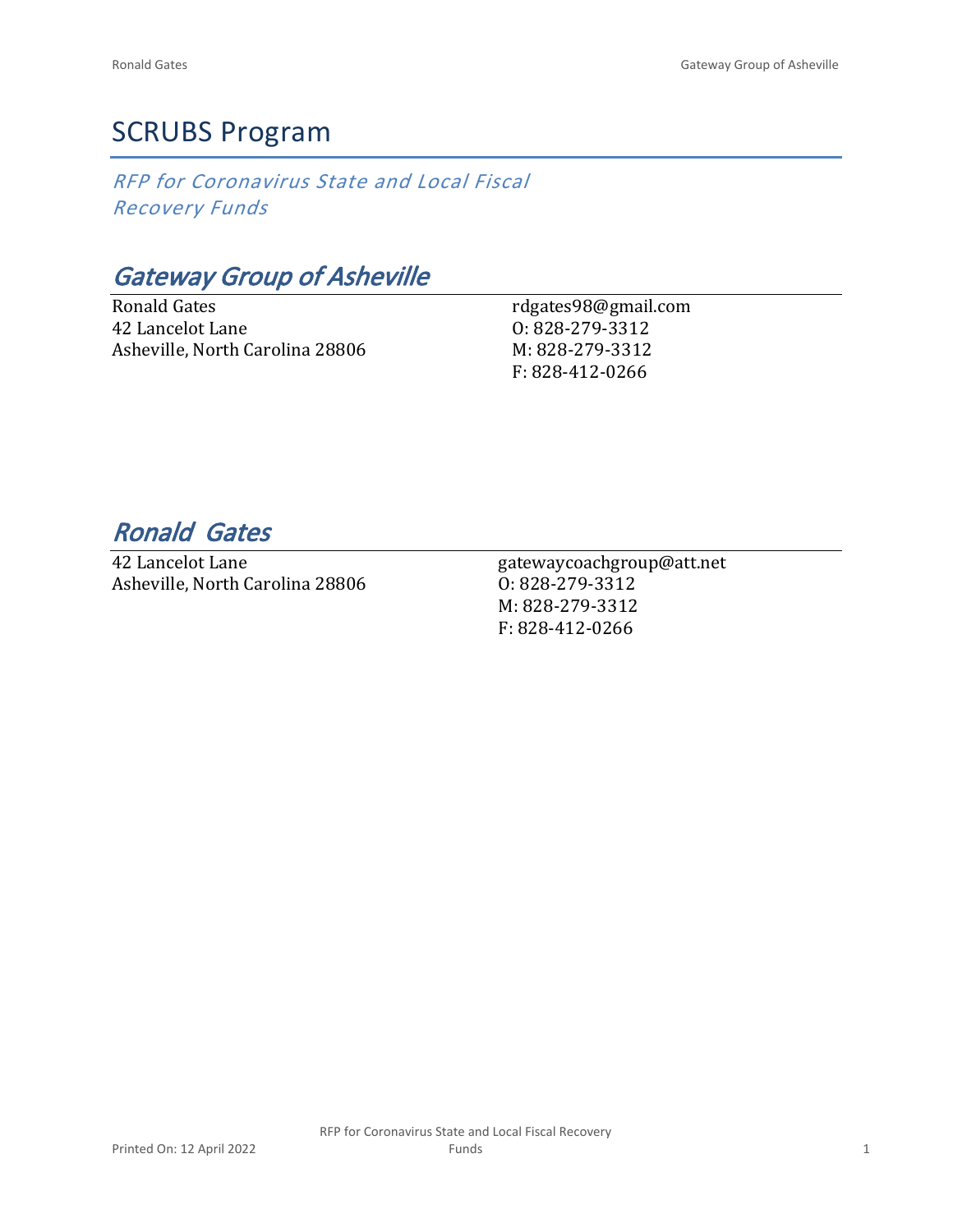# Application Form

# *Question Group*

Buncombe County requests proposals for projects to help the community recover from and respond to COVID-19 and its negative economic impacts.

Buncombe County has been awarded \$50,733,290 in Coronavirus State and Local Fiscal Recovery Funds (Recovery Funding), as part of the American Rescue Plan Act. To date, Buncombe County has awarded projects totaling \$23,093,499, leaving a balance of \$27,639,791 available to award.

Visit [http://www.buncombecounty.org/recoveryfundinghttp://www.buncombecounty.org/recoveryfundingwww.b](http://www.buncombecounty.org/recoveryfunding) [uncombecounty.org/recoveryfundinghttp://www.buncombecounty.org/recoveryfundinghttp://www.buncombeco](http://www.buncombecounty.org/recoveryfunding) [unty.org/recoveryfundinghttp://www.buncombecounty.org/recoveryfundinghttp://www.buncombecounty.org/re](http://www.buncombecounty.org/recoveryfunding) [coveryfunding](http://www.buncombecounty.org/recoveryfunding) for details.

This infusion of federal resources is intended to help turn the tide on the pandemic, address its economic fallout, and lay the foundation for a strong and equitable recovery.

Buncombe County is committed to investing these funds in projects that:

- Align to county strategic plan and community priorities
- Support equitable outcomes for most impacted populations
- Leverage and align with other governmental funding sources
- Make best use of this one-time infusion of resources
- Have a lasting impact

Proposals shall be submitted in accordance with the terms and conditions of this RFP and any addenda issued hereto.

Click [here](https://www.buncombecounty.org/common/purchasing/Buncombe%20Recovery%20Funding%20RFP%202022.pdf) for the full terms and conditions of the RFP

#### **Organization Type\***

Nonprofit

#### **Nonprofit documentation**

If nonprofit, attach IRS Determination Letter or other proof of nonprofit status.

Gateway Group of AVL 501-C-3 Pg 1.pdf

**Name of Project.\*** SCRUBS Program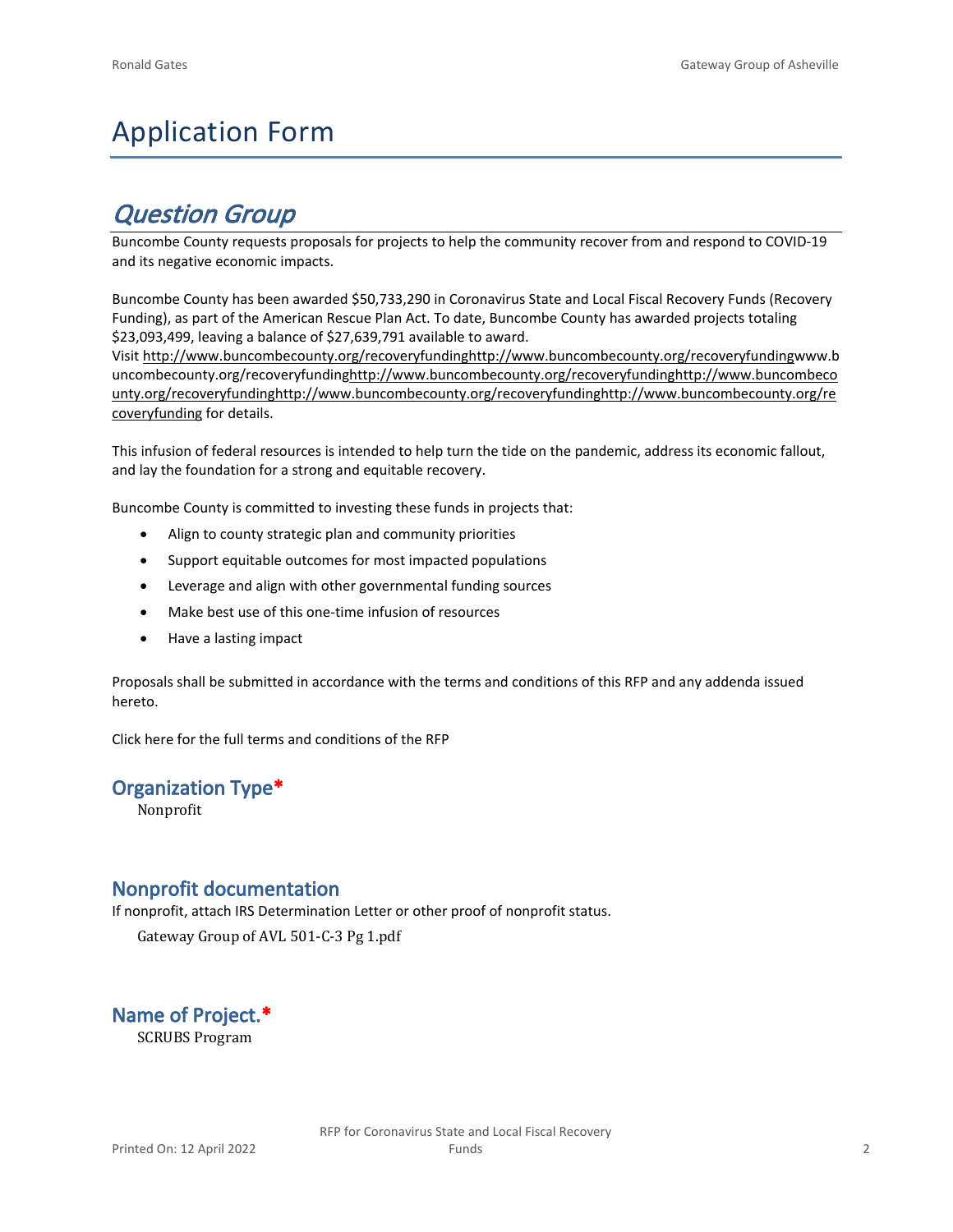### **New/Updated Proposal\***

Is this a new project proposal or an updated version of a proposal submitted during the earlier (July 2021) Recovery Funding RFP?

New project proposal

# **Amount of Funds Requested\***

\$212,000.00

# **Category\***

Please select one:

- Affordable Housing
- Aging/Older Adults
- Business Support/Economic Development
- Environmental/Climate
- Homelessness
- K-12 Education
- Infrastructure and/or Broadband
- Mental Health/Substance Use
- NC Pre-K Expansion
- Workforce

Workforce

## **Brief Project Description\***

Provide a short summary of your proposed project.

THE SCRUBS (Students Creating, Releasing, Unlimited Belief in Self) YOUTH ALLIED HEALTH CARE CAREERS GET A CAREER TRAINING AND WORKFORCE DEVELOPMENT TEAM DEFINE SYNERGY AS, "THE COMBINED POWER OF A GROUP OF THINGS WHEN WORKING TOGETHER BECOMES GREATER THAN THE TOTAL POWER ACHIEVED BY WORKING SEPARATELY." WE ARE CONVINCED THAT OUR PROGRAM WORKING TOGETHER WITH COMMUNITY, EDUCATION, BUSINESS, AND HEALTHCARE STAKEHOLDERS CAN INSPIRE YOUTH, BUILD FUTURES AND CREATE A PATHWAY AND PIPELINE FOR THE NEXT GENERATION OF ALLIED HEALTH CARE PROFESSIONALS. The SCRUBS Get a Career Training Program empowers people to foster strong and viable communities. The Program has found its path in pursuing this mission by reaching out to youth in urban and rural-based communities. We expose and train the youth in three core categories, and provide them with the educational steps, resources, and mentoring to inspire and prepare youth for well-paying, meaningful careers that will sustain their future families.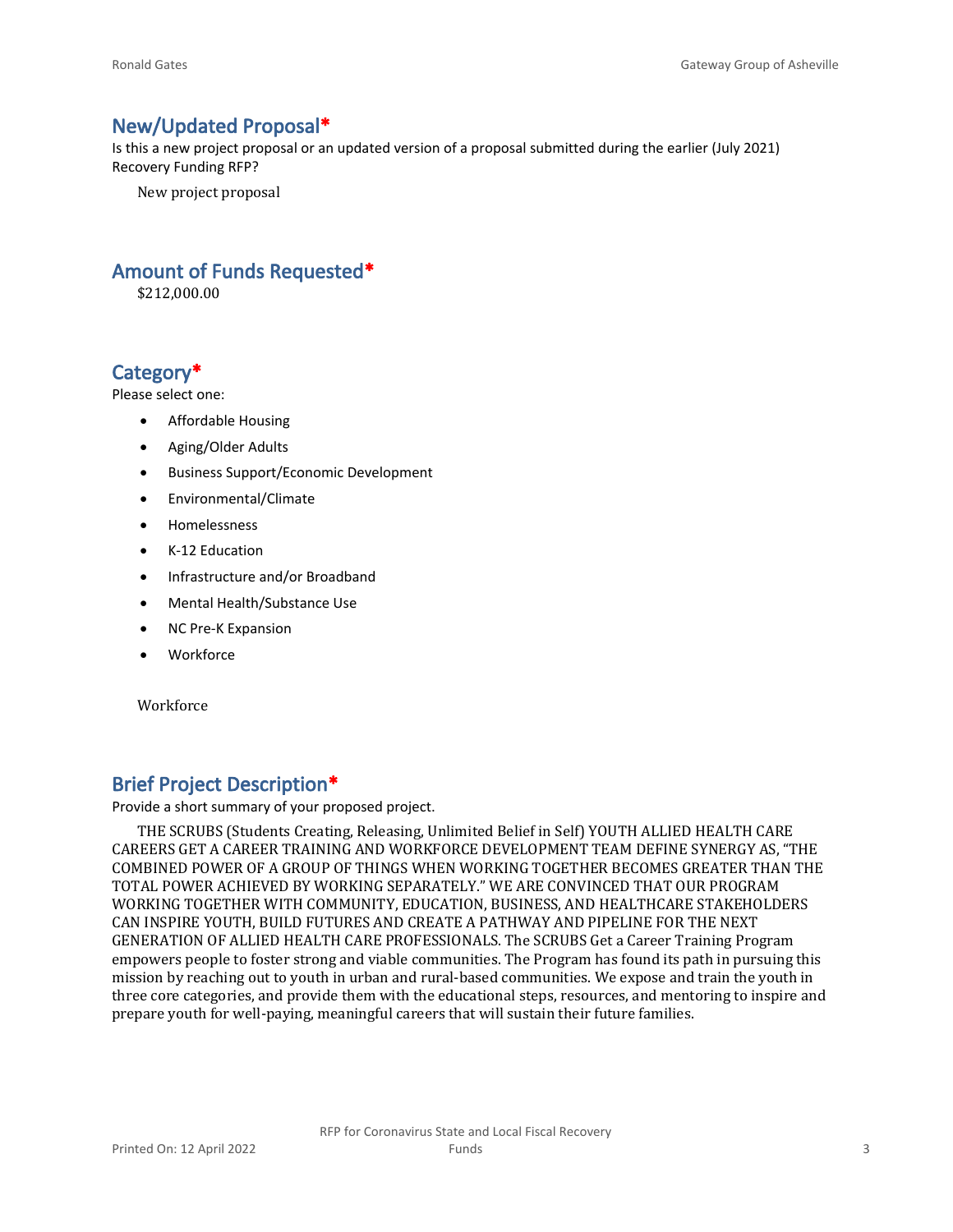#### **Project Plan\***

Explain how the project will be structured and implemented, including timeframe.

• Education: Introduce, Motivate and Inspire Youth toward allied health careers. Teach middle and high school-aged youth the value of education, provide tools to study strategically, and provide guidance into seven specific health care careers. Programs that inspire young minds, particularly in the fields of science, technology, engineering, and math (STEM) will do well in the future–all of which are at the foundation of health careers. Youth Development: Teach young people the teamwork and leadership skills to succeed in school, at work, and in life through academics. By reaching children just prior to high school, youth are given context and purpose to take courses in high school that will impact their futures and capacity for careers that will sustain them for a lifetime. Healthy Lifestyles: Introduce youth to the concepts of holistic health as it pertains to Mind, Body, and Soul. SCRUBS training sessions guide and nurture children toward healthy respect and care of their bodies, especially for nutrition. For example, a student interested in nursing can start off as a CNA right after high school and work part-time while he or she goes to school to become a Practical Nurse (PN) within a year, then go to work at a long-term care facility and take evening courses to become a Registered Nurse (RN) in a two-year program–many of whom receive tuition coverage from their employer, then later enter a bridge program to earn a bachelor in Science in Nursing (BSN)–he or she can keep advancing towards a Masters in Nursing–even a Nurse Practitioner degree. You'll find similar career ladders within allied health programs–Medical Lab Technology, Physical Therapy, Occupational Therapy, Respiratory Therapy, Infection Prevention. The SCRUBS Program exposes young people to a variety of careers that allow them to advance "up the ladder" while working and/or raising a family.

#### **Statement of Need\***

Describe the need that this project will address. Include data to demonstrate the need, and cite the source of the data.

The program offers forty targeted youth who are in under-served urban and rural areas within Afro-American, Latino, and Immigrant communities. This approach affords, 1. The commitment to encouraging diversity within communities and 2. Businesses and industries can access a platform that reaches deep within the community. The entire healthcare sector benefits from growing a pipeline of the educated and diverse workforce among our next generation of healthcare professionals and practitioners. A culturally relevant and sensitive workforce simply offers better care. Engagement with children and their families living in distressed urban and rural communities. Providing workforce development skills for underserved children from all ethnic backgrounds. Middle School and the early years of High School are pivotal points in a young person's development to expose, explore and motivate them toward finding a career path. It will attract many students to health care careers because they find it rewarding to "help people." But if they don't know that they need to take math and science classes in high school, it's often too late for them once they've started their junior year. The field of Health Care offers rewarding careers–personally and economically with predicted steady growth in the job market. The aging demographic of the United States is often referred to as the "Silver Tsunami" with baby boomers now in their mid-sixties and beyond driving the age wave. Allied Health Careers make on average between \$35,000 to \$45,000 per year following two-year programs with opportunities for additional certifications and degrees that advance along the pay scale. Registered Nurses make salaries in the midsixties and more. In fact, according to the U.S. Department of Labor, "Employment of healthcare occupations is projected to grow 19 percent from 2014 to 2024, much faster than the average for all occupations, adding about 2.3 million new jobs."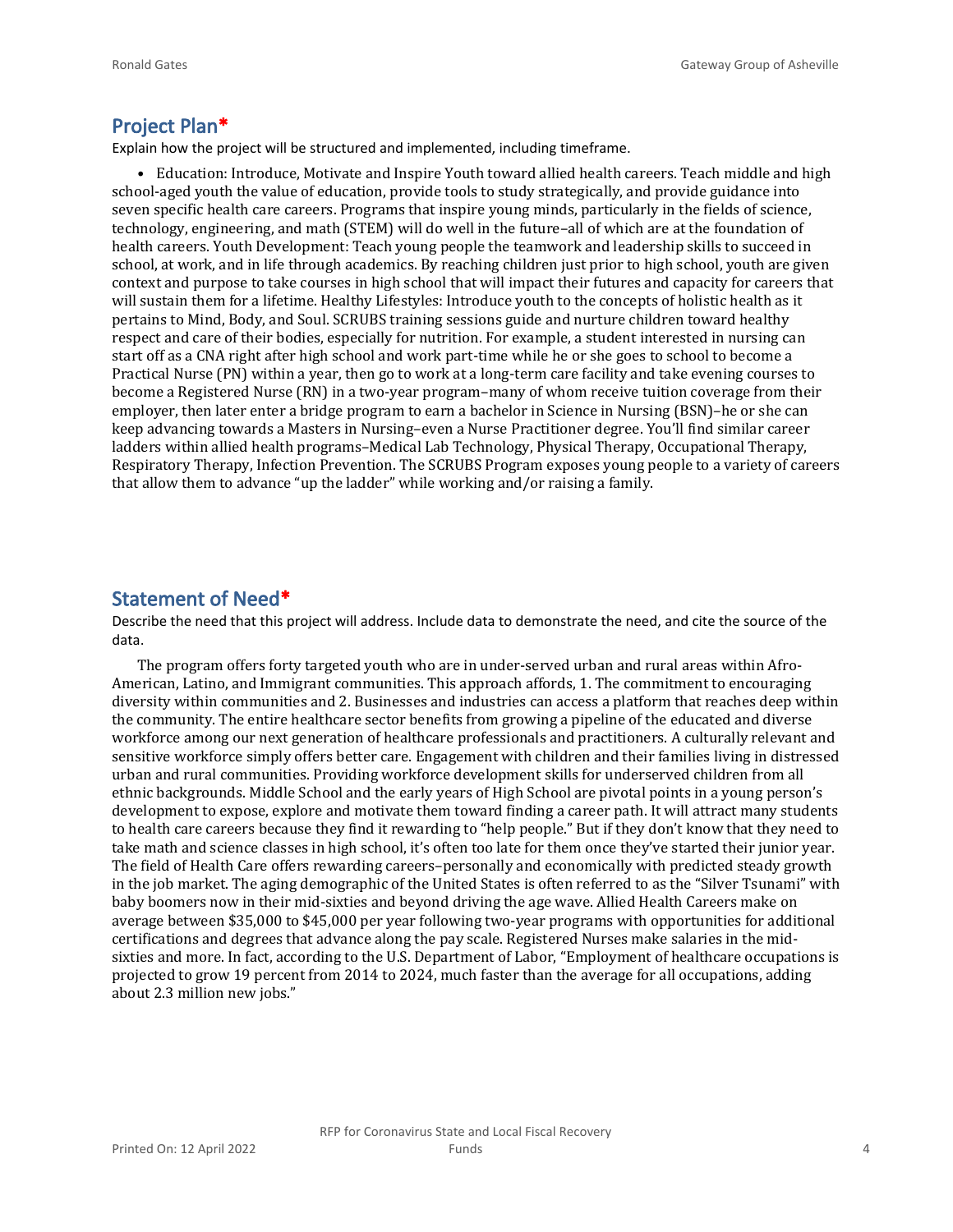#### **Link to COVID-19\***

Identify a health or economic harm resulting from or exacerbated by the public health emergency, describe the nature and extent of that harm, and explain how the use of this funding would address such harm.

COVID-19 has disproportionately impacted minority and under-resourced populations both through direct effects (more severe illness, more fatalities) and indirectly through loss of jobs and other economic impacts. Racial and ethnic minorities have been more likely to experience more severe illness and death than other groups, as well as more likely to be exposed to COVID-19 infection. Therefore, COVID-19 recovery funding and efforts will only be just and equitable if an appreciable portion is devoted to helping those mostimpacted communities and populations, as this project does. Further, some of the root causes of this disproportionate impact stem from occupational differences. Minority and under-resourced populations were more likely to have been employed in jobs that increased infection exposure (e.g., essential work settings like factories, food processing, accommodation and food services, retail services, grocery stores, and public transportation) and racial and ethnic minorities were more likely to lose employment and took longer to become re-employed. The proposed project will address this root cause, preparing a growing pipeline of an educated and diverse workforce to replenish, support, and encourage our next generation of healthcare professionals and practitioners for targeted, high-demand healthcare occupations.

# **Population Served\***

Define the population to be served by this project, including volume and demographic characteristics of those served.

• Much diverse youth lack role models within their communities and families to mentor them towards and through the rigors of pursuing a health career. By meeting other diverse minorities who've been successful in a wide range of health professions that interact with them at SCRUBS events and fairs, the connection kids make is palpable and the impression is long-lasting with "people like me. The program offers forty (40) targeted youth who are in under-served urban and rural areas within Afro-American, Latino, and Immigrant communities. This approach affords, 1. The commitment to encouraging diversity within communities and 2. Businesses and industries can access a platform that reaches deep within the community. "SCRUBS", a Career Training and Workforce Development Program that Introduces Minority Diverse, At-Risk, Low Income, and Underserved Youth populations in urban and rural areas. We introduce youth in Grades 6 through 12 to promising healthcare-related careers in a fun, inspirational, and engaging. The way that develops a skilled workforce for the 21st Century good-paying jobs meeting personal, community, and business needs.

#### **Results\***

Describe the proposed impact of the project. List at least 3 performance measures that will be tracked and reported. If possible, include baselines and goals for each performance measure.

The goal of this project is to specifically engage sixth through eighth-grade students in Buncombe County who are under-resourced to increase the probability they will enter healthcare career pathways.

To assess the project, surveys will assess applicable methodologies, quantitative values, qualitative values, and benchmarks. Participating youth, participant parent(s)/guardian (s), program staff, program presenters/volunteers, and program partners will survey at the initiation of the project, at regular intervals during the program, and at the conclusion of the project.

Three sets of performance measures will be track and reported. 1. Demographic data: will include age, gender, race/ethnicity, and indicators of family income level.

GOAL: All program participants (students) will either be of minority race/ethnicity or will show another indicator of membership in an under-resourced population.

2. Educational activity participation and organization: will include the type and frequency of activities offered, the number of participants in each activity, and the attendance of individual students in each activity,

RFP for Coronavirus State and Local Fiscal Recovery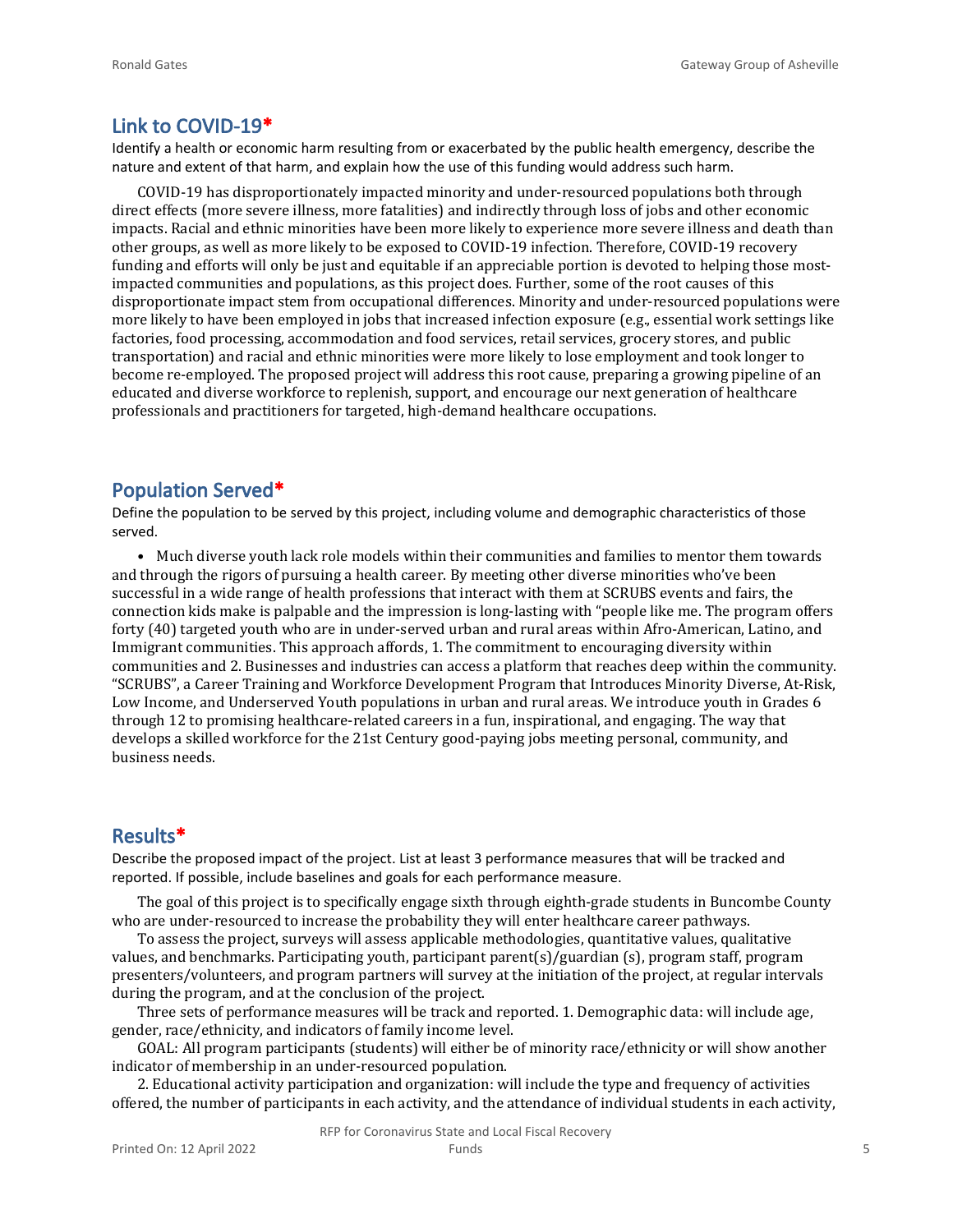as well as assessments of program content/curriculum, program delivery, program staff, program presenter (s)/volunteer (s), program materials and program location/facility.

GOAL: Each student will participate in 80% of the activities or more, and participants will show general satisfaction with the program components.

3. Student perceptions and belief assessment: will be measured by pre-and post- participation surveys in Likert-scale format regarding the students' perceptions about the possibility of becoming a successful healthcare worker, their beliefs about their ability to overcome obstacles, etc.

GOAL: Students will show a 20% improvement (averaged over the group) in beliefs regarding the capability to become a healthcare worker.

As the project has not yet been initiated and no data has been collected, we cannot offer baseline data for these measures.

#### **Evaluation\***

Describe the data collection, analysis, and quality assurance measures you will use to assure ongoing, effective tracking of contract requirements and outcomes.

The Gateway Foundation and MAHEC will be jointly responsible for tracking performance measures and measurable objectives and conducting data analyses. The Gateway Foundation will be responsible for completing grant reports with data contributions by MAHEC as appropriate. Survey results will be analyzed to identify program strengths, program needs, program modifications, and program benefits. Reports will be reviewed by project staff on a quarterly basis at a minimum for the purposes of quality assurance monitoring and will be used to modify project procedures as needed to meet project goals.

More specific data collection, sharing, and storage planning will be conducted in the circumstances that this grant is awarded, as it will include some additions to existing MAHEC data collection and data management. Integration of data from this project into a larger data and evaluation plan to track healthcare career pipeline participants for long-term outcomes is the desired goal.

Evaluation results and reports will be presented and disseminated to stakeholders using the Results-Based Analysis (RBA) framework. Results from measures of type and frequency of activities offered, the number of participants in each activity, and the attendance of individual students in each activity will support the answers to "How much did we do?". Results from measures of demographic data and assessments of program content/curriculum, program delivery, program staff, program presenter(s)/volunteer(s), program materials, and program location/facility will be used to answer "How well did we do it?". Data from measures of participant change such as pre-and post- participation surveys in Likert-scale format regarding the students' perceptions about the possibility of becoming a successful healthcare worker, their beliefs about their ability to overcome obstacles, etc. will answer "Is anyone better off?".

#### **Equity Impact\***

How will this effort help build toward a just, equitable, and sustainable COVID-19 recovery? How are the root causes and/or disproportionate impacts of inequities addressed?

Youth who are in under-served urban and rural areas within Afro-American, Latino, and Immigrant communities to health care careers. This approach reflects, the commitment to encouraging diversity within healthcare communities and that businesses and industries can access a platform that reaches deep within the community recognizes the importance of diversity and equity that can use and build on the increasing need for a growing pipeline of a prepared, educated and diverse workforce among our next generation of healthcare professionals and practitioners.

Middle School and the early years of High School are pivotal points in a young person's development to expose, explore and motivate them toward finding a career path. Weekly training sessions and workshops

RFP for Coronavirus State and Local Fiscal Recovery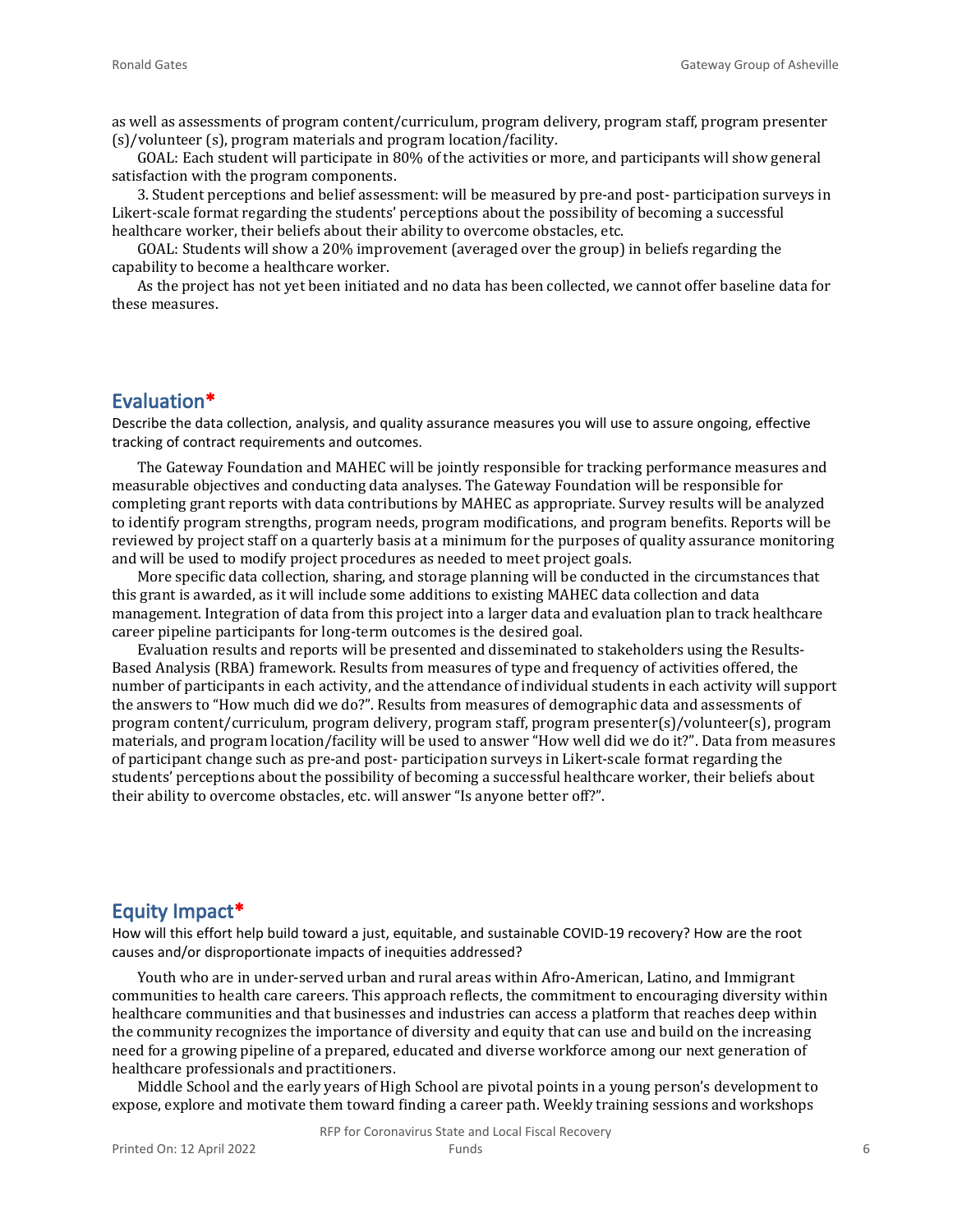will expose and train the youth in core categories, that provide them with the educational steps, resources, and mentoring to inspire and prepare them for well-paying, meaningful careers.

Studies show many youths in the targeted areas are limited in their exposure, knowledge of, and attraction to the diversity of health care careers for many reasons. This program brings attention to the rewards of "helping people", knowing that math and science classes in middle and high school are important in everyday life and for rewarding careers from a CNA right after high school to Medical Lab Technology, Physical Therapy, Occupational Therapy, Respiratory Therapy, Infection Prevention and Nursing with average salaries ranging from between \$35,000 to over \$80,000 per year with experience and opportunities for additional certifications and degrees that advance along the pay scale. The percentage of active physicians by race/ethnicity. Among active physicians, 56.2% identified as White, 17.1% identified as Asian, 5.8% identified as Hispanic, and 5.0% identified as Black or African American. Note that the race of 13.7% of active physicians is Unknown, making that the largest subgroup after White and Asian -https://www.aamc.org/

#### **Project Partners\***

Identify any subcontractors you intend to use for the proposed scope of work. For each subcontractor listed, indicate:

1.) What products and/or services are to be supplied by that subcontractor and;

2.) What percentage of the overall scope of work that subcontractor will perform.

Also, list non-funded key partners critical to project.

It is a tremendous honor to collaborate with a trailblazer organization that has made an impact in the medical professional field with education and training. MAHEC - Minority Medical Mentoring Program focuses on minority young adults 9th -12th graders to expose them to the medical profession. With MAHEC's length of experience in medical training and the vast cutting edge technology and their willingness to reach deeper into lower age brackets 6th -8th grade to lay an early foundation of education in medical training by opening their training center, professional educators, with resources and higher-level mentors 9th-12th. There will be after-school services provided for this educational process. MAHEC has submitted a budget representing their partnership in the process seeing this as an opportunity to increase the percentage of minorities in the medical field with a partnership to transition SCRUBS students into the MMM Program. We also have the support of the WNC Bridge Foundation which sees the importance and significance of the collaboration, especially during these past two years with the decrease of first-line professionals and the hit the medical field took during the 2020 Covid outbreak.

#### **Capacity\***

Describe the background, experience, and capabilities of your organization or department as it relates to capacity for delivering the proposed project and managing federal funds.

Gateway Group of Asheville here in Asheville, North Carolina is in Partnership/ Mentorship with ACF Foundation a non-profit 501 (c) (3) Program in Harrisburg, Pennsylvania with founders David and Finesse Cobb. ACF Foundation with its length of experience has to establish a strong partnership in Pennsylvania with the Nursing Foundation of Pennsylvania to provide resources, education, and educators for instructors. Another partner is the PA of Labor which has come alongside to support the value and needs of the professions listed in training by SCRUBS. You can leave the PAsmart program as an educational apprenticeship training program in collaboration with the Department of Labor and Industry. ACF in operation for over 10 years of service. ACF has committed to mentorship Gateway Group of Asheville SCRUBS Program here in Asheville and works alongside MAHEC in accomplishing a successful program. ACF with its wealth of experience in educating youth along with MAHEC's previous experience in educating youth with be a partnership that will fulfill experience and capacity - www.acfscrubs.com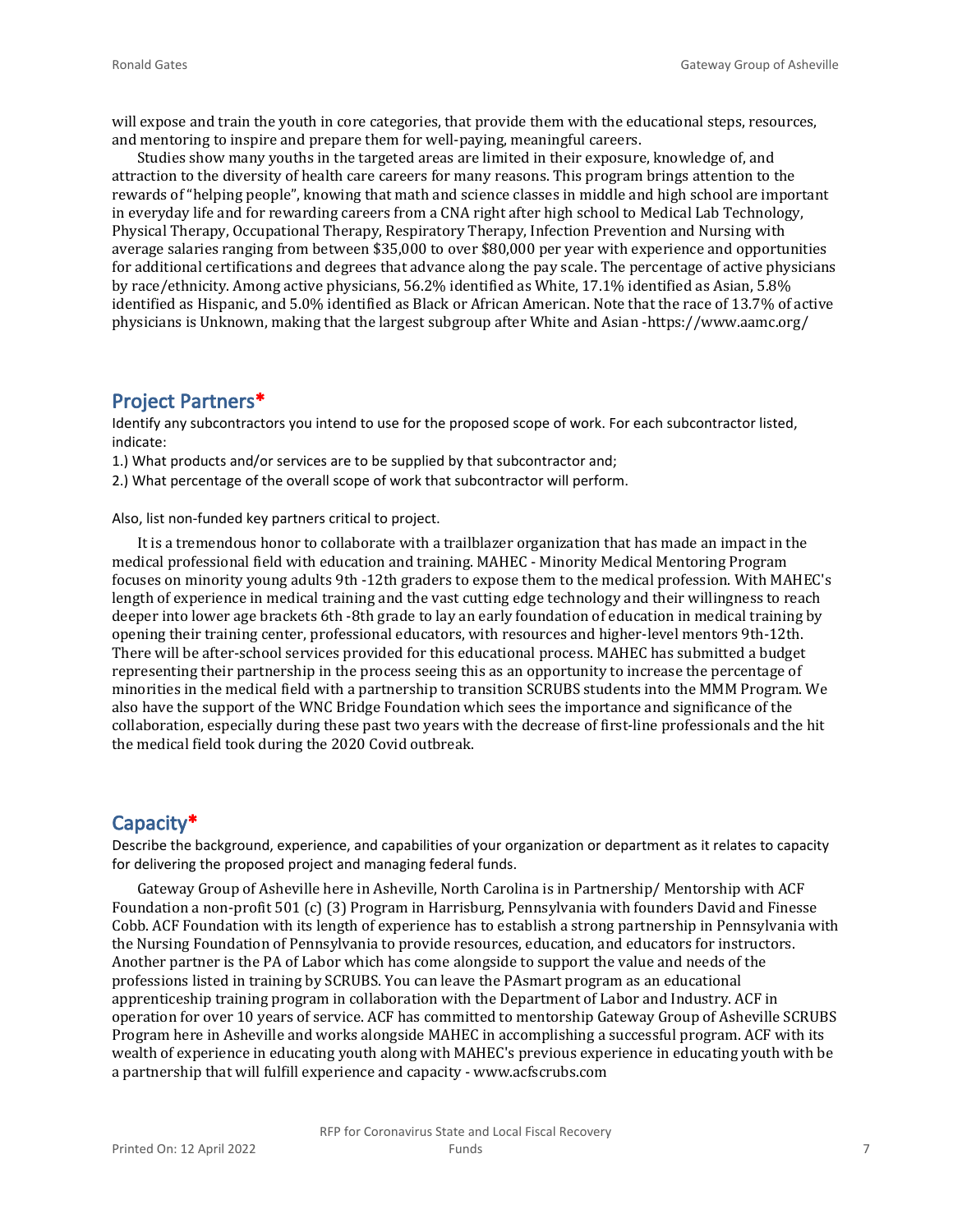# **Budget\***

Provide a detailed project budget including all proposed project revenues and expenditures, including explanations and methodology. For all revenue sources, list the funder and denote whether funds are confirmed or pending. For project expenses, denote all capital vs. operating costs, and reflect which specific expenses are proposed to be funded with one-time Buncombe County Recovery Funds.

Download a copy of the budget form [HERE](https://buncombecounty.org/common/community-investment/grants/early-childhood-education/Recovery-Funds-budget-template.xlsx). Complete the form, and upload it using the button below.

```
SCRUBS BUDGET PROPOSAL (1).docx
```
## **Special Considerations\***

Provide any other information that might assist the County in its selection.

MAHEC - SCRUBS Budget.xlsx

It is Gateway Group of Asheville (SCRUBS Program) and Mountain Area Health Education Center (MAHEC) desire to enhance and expand the horizons of youth in the sixth through the eighth-graders in lowincome communities that wouldn't have the education opportunity to pursue a career in the medical profession. It is our collaborative effort to give young minorities of different ethnicities an equal footing and opportunity. It's also our desire to increase the percentage of minorities in a profession that has held a low percentage of minorities graduating from medical colleges. Studies have shown that people of color and low socioeconomic status populations shoulder the burden of illness-related morbidity and mortality in the U.S. leading to prominent disparities in healthcare.13,14 Even when controlling for insurance status, challenges accessing quality healthcare remain and numerous studies have documented significant differences in healthcare access and quality among people of color.3,14,15.

Only 23% of African Americans, 26% of Hispanics, and 39% of Asian Americans have a physician that shares their race or ethnicity, compared to 82% of White Americans.16 Healthcare providers (HCP), physicians, dentists, Physician Assistants (PAs), and Nurse Practitioners (NPs), from diverse backgrounds, tend to understand better the culture, background, and historical events affecting people of color. Racial concordance between the HCP and patient correlates with improved patient health outcomes, patient satisfaction, and communication.4,18 Patients with HCP of the same race report greater mutual respect compared to patients with an HCP of a different race.17 These factors play a large role in determining whether a patient will feel comfortable disclosing certain information to their provider and whether they will be given treatment that is culturally sensitive and given the resources of the patients - Sciencedirect.com

Attached is MAHEC's budget proposal.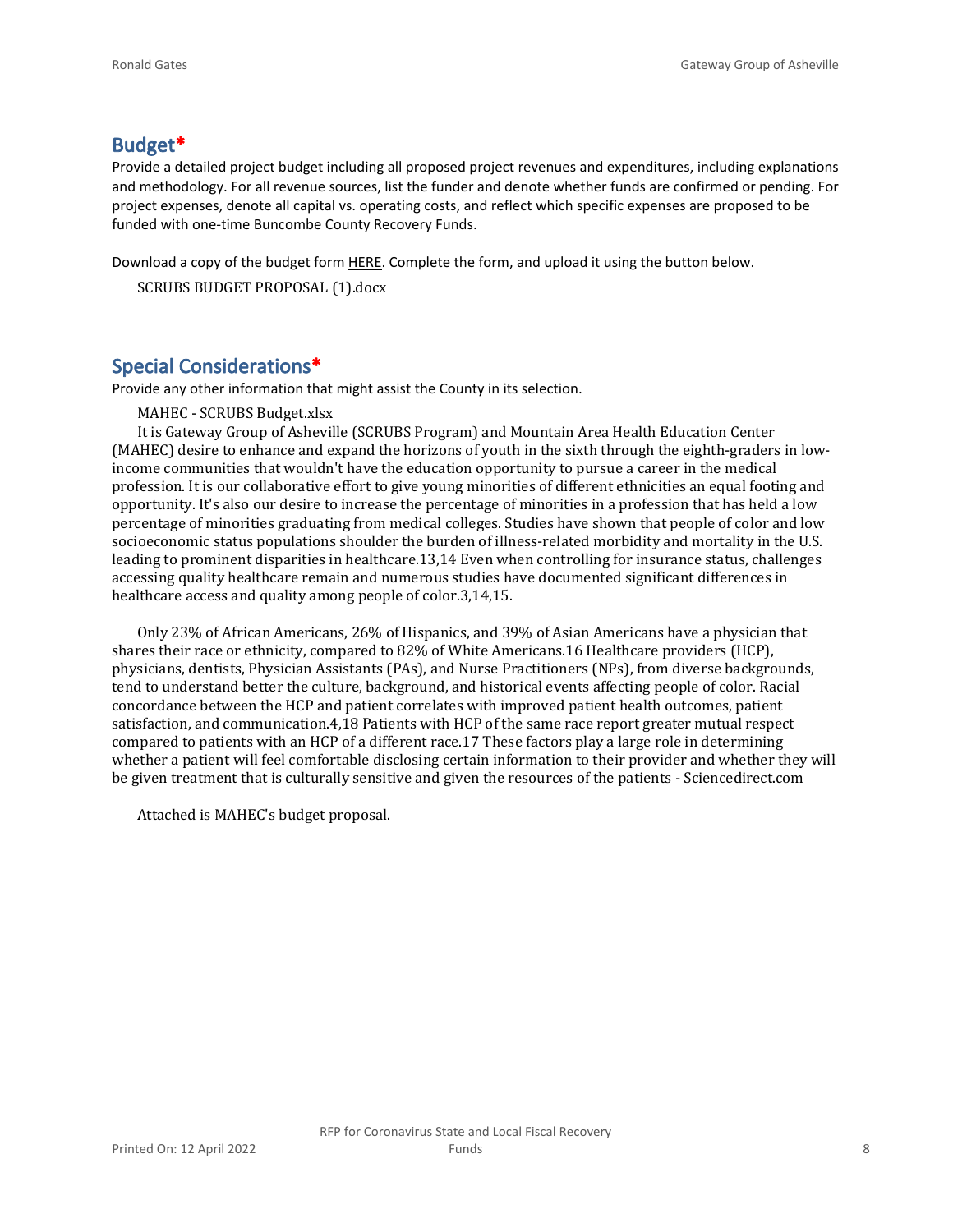# File Attachment Summary

# *Applicant File Uploads*

- Gateway Group of AVL 501-C-3 Pg 1.pdf
- SCRUBS BUDGET PROPOSAL (1).docx
- MAHEC SCRUBS Budget.xlsx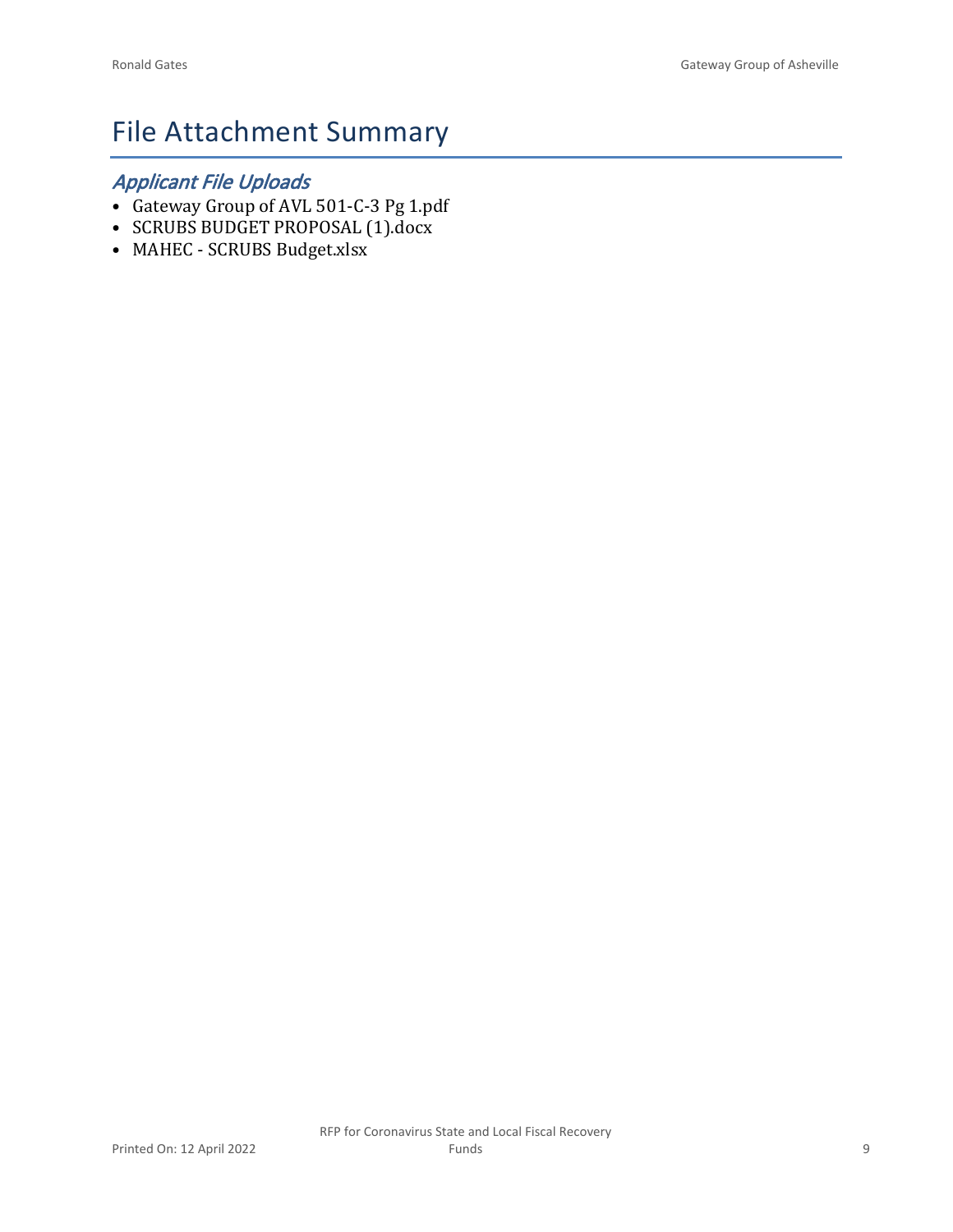**WE IRS** DEPARTMENT OF THE TREASURY CINCINNATI OH 45999-0023

GATEWAY GROUP OF ASHEVILLE

% RONALD GATES 42 LANCELOT LN

ASHEVILLE, NC 28806

Date of this notice: 07-22-2016

Employer Identification Number: 81-3327994

Form: SS-4

Number of this notice: CP 575 A

For assistance you may call us at:  $1 - 800 - 829 - 4933$ 

IF YOU WRITE, ATTACH THE STUB AT THE END OF THIS NOTICE.

#### WE ASSIGNED YOU AN EMPLOYER IDENTIFICATION NUMBER

Thank you for applying for an Employer Identification Number (EIN). We assigned you EIN 81-3327994. This EIN will identify you, your business accounts, tax returns, and<br>documents, even if you have no employees. Please keep this notice in your permanent records.

When filing tax documents, payments, and related correspondence, it is very important when the your EIN and complete name and address exactly as shown above. At is very important<br>may cause a delay in processing, result in incorrect information in your account, or even<br>may cause a delay in processing, result

Based on the information received from you or your representative, you must file<br>the following form(s) by the date(s) shown.

#### Form 940 01/31/2017 Form 944 01/31/2017

If you have questions about the form(s) or the due date(s) shown, you can call us at<br>the phone number or write to us at the address shown at the top of this notice. If you<br>need help in determining your annual accounting pe Accounting Periods and Methods.

We assigned you a tax classification based on information obtained from you or your we assume you a can crassification, and is not<br>binding on the IRS. If you want a legal determination of your tax classification, and is not<br>binding on the IRS. If you want a legal determination of your tax classification, request a private letter ruling from the IRS under the guidelines in Revenue Procedure 2004-1, 2004-1 I.R.B. 1 (or superseding Revenue Procedure for the year at issue). Note:<br>Certain tax classification elections can be requested by filing Form 8832, Entity<br>Classification Election. See Form 8832 and its instr

If you are required to deposit for employment taxes (Forms 941, 943, 940, 944, 945, CT-1, or 1042), excise taxes (Form 720), or income taxes (Form 1120), you will receive a Welcome Package shortly, which includes instructi Please activate the PIN once you receive it, even if you have requested the services of a Freeze activate the FIN once you receive it, even in you have requested the service<br>tax professional or representative. For more information about EFTPS, refer to<br>Publication 966, *Electronic Choices to Pay All Your Federa*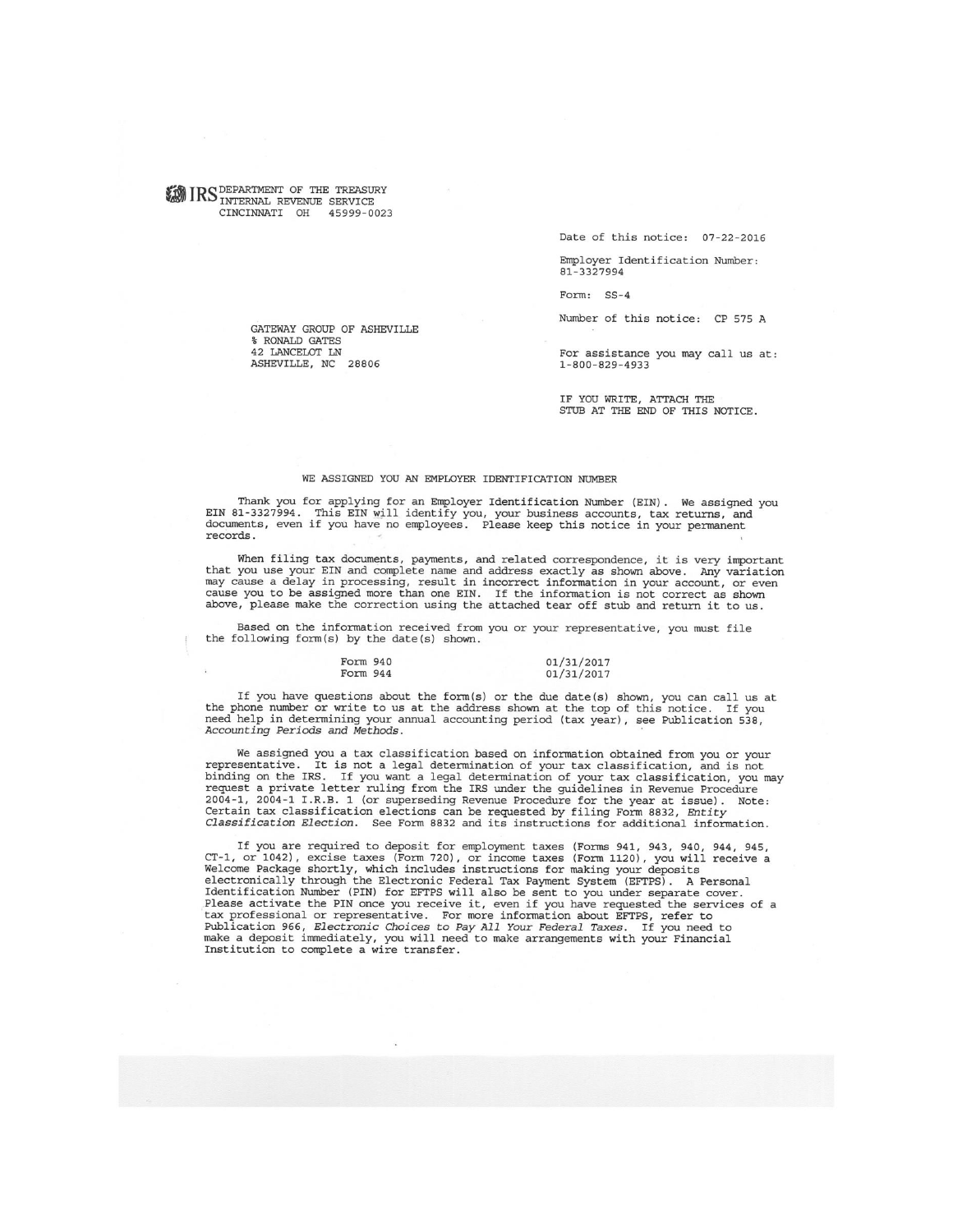## SCRUBS BUDGET PROPOSAL

#### **Contracted Services**

Legal \$450.00 per month - \$5,400.

Accounting \$450.00 per month - \$5,400.

Facility Rental \$1800.00 per month - \$21,600.

Networking/Media/Graphics Contracted Yearly - \$8,800,

Staff and Curriculum Development Contracted Yearly - \$10,500. NC State Nurses Association

Greater Works Church of God in Christ Contracted Yearly - \$6,500. Week-End Programs

Food Service Providers Contracted Yearly - \$6,500.

Non-Instructional Supplies/Equipment Yearly - \$4,500. AT&T Select Office Equipment USPS Mailing Services and Supplies

Drug Prevention Series - \$2,285.

### **Total Contracted Services - \$71,485.00**

#### **Salaries and Fringes**

Executive Director - \$30,000.

Project Manager - \$20,000.

Workers Comp 1.68% - \$840

FICA 6.20% - \$3100

Medicare 1.45% - \$725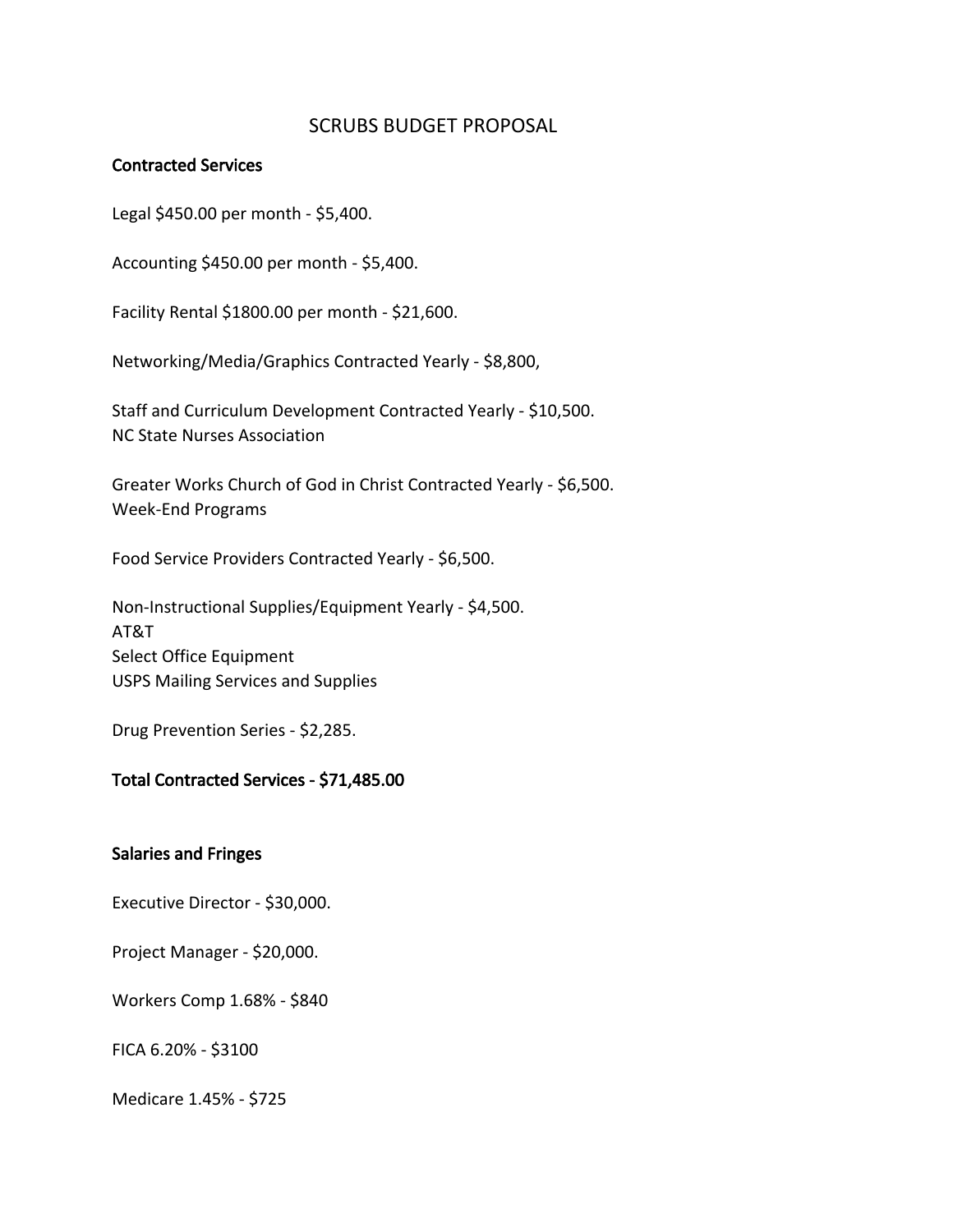Health Insurance - \$950

GSA Standard @\$.56 per mile - \$1,000. Yearly Maximum \$1,000.

### **Total Salaries and Fringes \$56,615.00**

# **Training Units**

4@\$450 Software Training Packages - \$1,800.

5@\$500 Chemistry Labs/Apparatus Units - \$2,500.

4@\$2000 Simulated Hospital Module - \$8,000.

5@2200 Medical Mannequins - \$11,000.

4@\$650 On Site Medical Field Trips - \$2,600.

200@\$26.50 SCRUBS Uniforms and Medical Kits - \$5,300.

**Total Training Units \$26,900.00**

**Total Budget Program - \$155,000. Per one location.**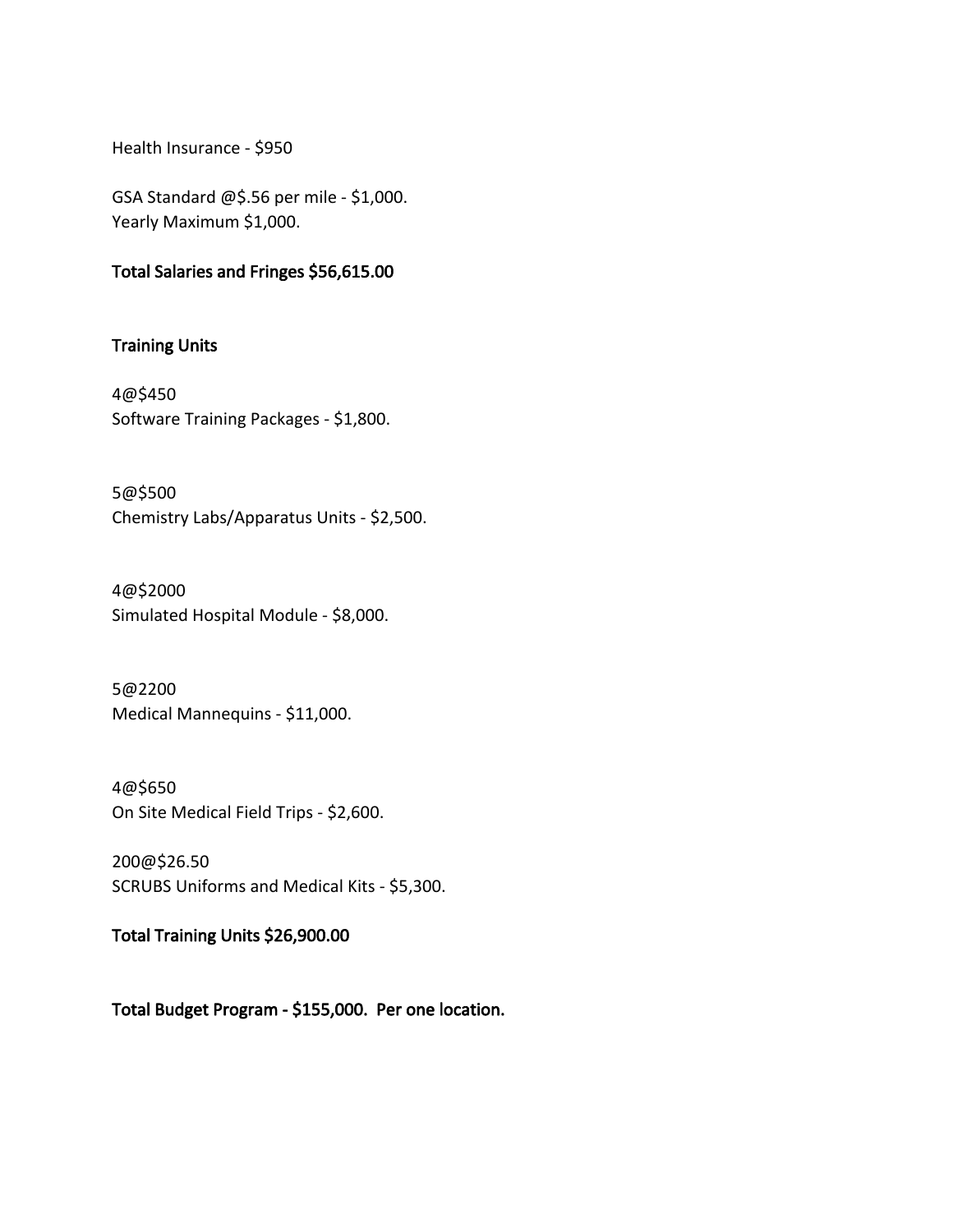| Item                                                                   | <b>Total Cost Per Session</b> |
|------------------------------------------------------------------------|-------------------------------|
| Simulation Center Fees (Task Training room B, \$225/per person up to 4 |                               |
| hours + \$40/hour for staff)                                           | \$4,660.00                    |
| Salary Support Program Director (.20 salary)                           |                               |
| Fringe                                                                 | 31%                           |
| Salary Support Program Coordinator (.20 salary)                        |                               |
| Fringe                                                                 | 31%                           |
| <b>Marketing Materials</b>                                             |                               |
| Facility rental fees                                                   | \$500 per room 2X/month       |
| <b>Food Services</b>                                                   | \$75.00                       |
| Supplies                                                               | Varies                        |
| Subtotal                                                               |                               |
| Indirect Costs - 10% of total                                          |                               |
| <b>Total</b>                                                           |                               |